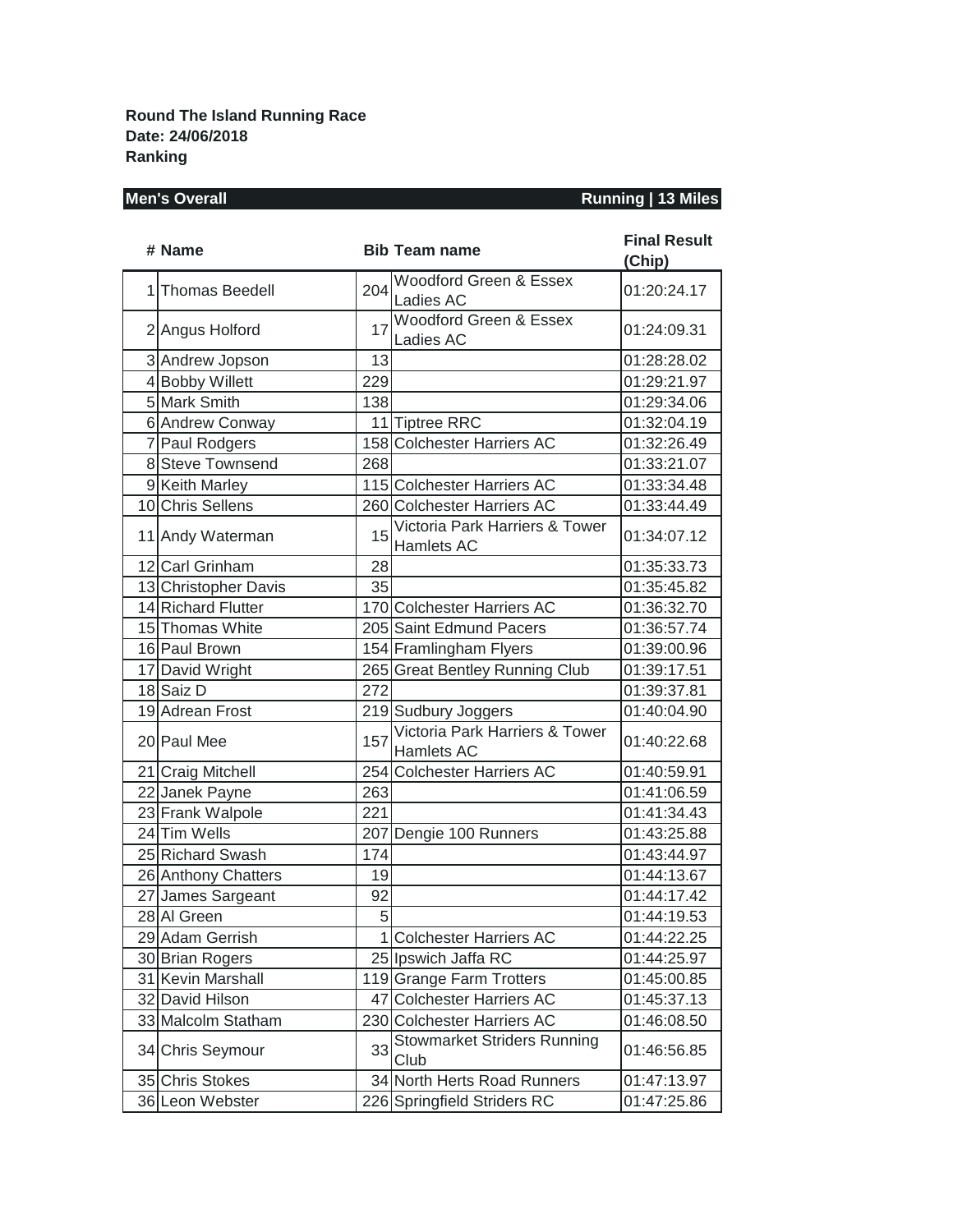| 37 Chris Ogles      | 32             |                                            | 01:47:49.14 |
|---------------------|----------------|--------------------------------------------|-------------|
| 38 Paul Bennett     | 259            |                                            | 01:47:50.31 |
| 39 Robert Hughes    |                | 176 St Edmunds Pacers                      | 01:48:27.68 |
| 40 Paul Budgen      |                | 301 Little Baddow Ridge Runners            | 01:50:07.00 |
| 41 Roy Read         |                | 180 Mid Essex Casuals                      | 01:50:15.50 |
| 42 James Hunt       | 89             |                                            | 01:50:58.30 |
| 43 Tony Wallen      |                | 212 Witham RC                              | 01:51:04.52 |
| 44 Ian Beard        | 81             |                                            | 01:51:17.83 |
| 45 Neil Holland     | 148            |                                            | 01:51:26.24 |
| 46 James Royce      | 91             |                                            | 01:51:44.69 |
| 47 Tommy Driscoll   | 210            |                                            | 01:52:17.95 |
| 48 James Hedger     | 88             |                                            | 01:52:33.40 |
| 49 Ian Gooderham    |                | 82 Saint Edmund Pacers                     | 01:52:39.53 |
| 50 Jim Clayton      | 98             |                                            | 01:53:13.21 |
| 51 Adam Sewell      | 3              | <b>Braintree &amp; District AC</b>         | 01:53:13.43 |
| 52 Will Green       | 215            |                                            | 01:53:22.76 |
| 53 Russell Richards | 181            |                                            | 01:53:23.48 |
| 54 Tony Daley       | 211            |                                            | 01:53:30.44 |
| 55 Arthur Whiston   |                | 22 Colchester Harriers AC                  | 01:53:30.79 |
| 56 Benjamin Splarn  | 24             |                                            | 01:53:35.68 |
| 57 Kenny Tovell     |                | 200 Framlingham Flyers                     | 01:54:15.00 |
| 58 Richard Aylen    |                | 223 Dengie 100 Runners                     | 01:54:34.67 |
| 59 Mark Lawes       |                | 79 Tiptree RRC                             | 01:55:00.87 |
| 60 David Savill     | 50             |                                            | 01:55:09.75 |
| 61 Stuart Jeffery   | 261            |                                            | 01:55:12.25 |
| 62 Stanley Weaver   | 194            |                                            | 01:55:47.70 |
| 63 Lee Holohan      | 252            |                                            | 01:56:07.31 |
| 64 Gavin Tilling    |                | 240 Little Baddow Ridge Runners            | 01:56:50.93 |
| 65 Chris Aylett     | 31             |                                            | 01:57:18.18 |
| 66 Lee Goddard      | 126            | <b>Stowmarket Striders Running</b><br>Club | 01:57:51.16 |
| 67 Ian Chandler     |                | 238 Halstead Road Runners                  | 01:58:04.28 |
| 68 Stephen Atkins   |                | 195 Saint Edmund Pacers                    | 01:58:10.60 |
| 69 Adie Thomas      | $\overline{4}$ |                                            | 01:58:23.78 |
| 70 Matt Coughlan    | 143            |                                            | 01:58:51.64 |
| 71 Marc Delea       | 136            |                                            | 01:58:54.15 |
| 72 Nigel Schofield  |                | 150 Saint Edmund Pacers                    | 01:58:55.03 |
| 73 Gary Cole        | 67             |                                            | 01:59:19.07 |
| 74 Philip Read      | 164            |                                            | 01:59:33.86 |
| 75 Michael Splarn   | 144            |                                            | 02:00:12.06 |
| 76 Adam Burgess     | 258            |                                            | 02:00:19.95 |
| 77 Steve Hunt       |                | 198 Hadleigh Hares AC                      | 02:00:43.34 |
| 78 Mike Hough       | 146            |                                            | 02:00:49.97 |
| 79 Ivan Clark       | 267            |                                            | 02:01:14.39 |
| 80 Lee Blake        |                | 125 Witham RC                              | 02:01:24.55 |
| 81 Richard Stebbing | 173            |                                            | 02:01:24.98 |
| 82 Craig Brookes    | 41             |                                            | 02:02:30.72 |
| 83 Simon Baker      |                | 256 Tiptree RRC                            | 02:02:41.19 |
| 84 David Saul       |                | 49 Chiltern Harriers AC                    | 02:02:59.30 |
| 85 Jon ORegan       | 104            |                                            | 02:03:51.71 |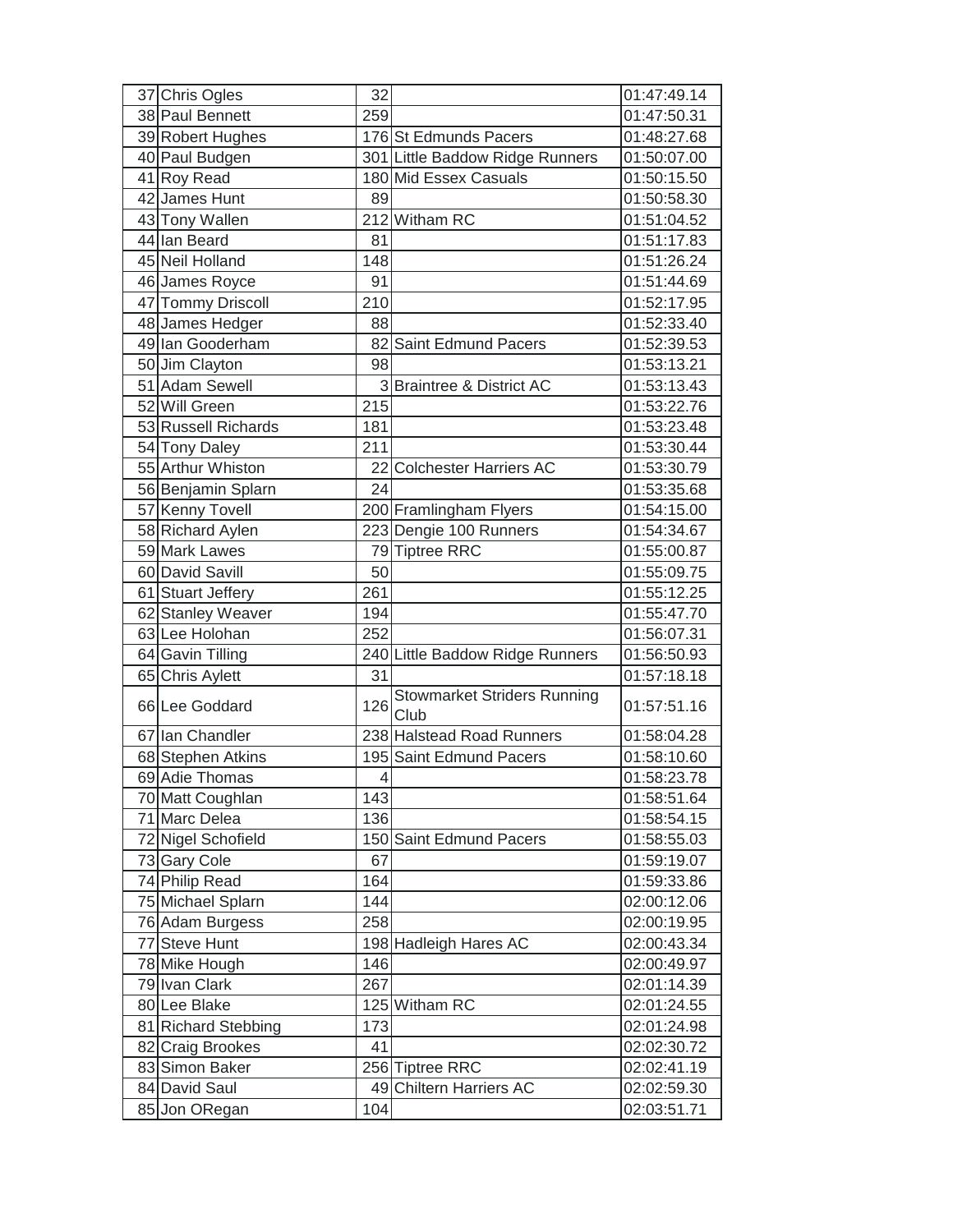| 86 Jonathan Collins      | 105            |                                            | 02:04:04.85 |
|--------------------------|----------------|--------------------------------------------|-------------|
| 87 Phil Jeffries         |                | 161 Halstead Road Runners                  | 02:04:10.67 |
| 88 Andrew Unwin          | 248            |                                            | 02:04:38.23 |
| 89 Kevin Atkins          | 117            |                                            | 02:05:02.50 |
| 90 Andrew Johnson        | 228            |                                            | 02:05:32.62 |
| 91 Daniel Hutt           | 42             |                                            | 02:05:55.76 |
| 92 Arabella Gilby        | 262            |                                            | 02:06:02.67 |
| 93 Adam Howard           | $\overline{2}$ |                                            | 02:07:01.05 |
| 94 Tom Hoblyn            |                | 209 Saint Edmund Pacers                    | 02:07:12.02 |
| 95 Ben Sutherland        | 23             |                                            | 02:07:24.48 |
| 96 Nicholas Looby        |                | 149 Springfield Striders RC                | 02:08:48.36 |
| 97 Alex Forryan          | 6              |                                            | 02:08:48.80 |
| 98 George Firth          | 69             | <b>Stowmarket Striders Running</b><br>Club | 02:08:54.66 |
| 99 John Warne            |                | 103 Halstead Road Runners                  | 02:09:13.03 |
| 100 Lionel Ravat         | 129            |                                            | 02:09:36.34 |
| 101 Oliver Schofield     |                | 152 Saint Edmund Pacers                    | 02:09:42.33 |
| 102 Gerry Greenwood      |                | 70 Witham RC                               | 02:10:06.24 |
| 103 David Southgate      | 52             |                                            | 02:10:12.98 |
| 104 Nic Vincent          |                | 233 Tiptree RRC                            | 02:10:47.09 |
| 105 Simon Chamberlain    | 237            |                                            | 02:11:09.60 |
| 106 MARK WIGLEY          | 139            |                                            | 02:11:25.78 |
| 107 Michael Young        | 145            |                                            | 02:11:36.93 |
| 108 Richard McEnery      | 172            |                                            | 02:11:44.45 |
| 109 David Lumby          | 48             |                                            | 02:13:03.37 |
| 110 Phil Poulter         | 162            |                                            | 02:13:08.12 |
| 111 Stephen Jay          | 196            |                                            | 02:15:25.96 |
| 112 David Shone          | 51             |                                            | 02:15:53.88 |
| 113 Cliff Adsms          | 40             |                                            | 02:16:30.31 |
| 114 Thomas Raven         |                | 224 Dengie 100 Runners                     | 02:16:58.52 |
| 115 David Waterman       | 53             |                                            | 02:17:56.89 |
| 116 John Yell            |                | 242 Running Colchester                     | 02:19:32.50 |
| 117 Jack Berry           | 85             |                                            | 02:20:50.44 |
| 118 Darren Lockley       | 45             |                                            | 02:21:45.12 |
| 119 Lee Burton           | 245            |                                            | 02:22:13.94 |
| 120 Steve Bright         | 197            |                                            | 02:23:34.70 |
| 121 Christopher Finnigan | 36             |                                            | 02:26:05.15 |
| 122 Daniel Tunbridge     |                | 43 Dengie 100 Runners                      | 02:26:26.96 |
| 123 Steve Wilding        |                | 218 Ipswich Jaffa                          | 02:27:09.40 |
| 124 Simon Fitzgerald     | 189            |                                            | 02:27:27.37 |
| 125 Tommy Bond           | 266            |                                            | 02:27:50.35 |
| 126 Ross Silverton       |                | 179 Witham RC                              | 02:29:19.82 |
| 127 Anthony Denton       |                | 20 Halstead Road Runners                   | 02:30:18.94 |
| 128 Andy Rutson-Edwards  | 14             |                                            | 02:31:37.25 |
| 129 Philip Paul          | 163            |                                            | 02:36:08.25 |
| 130 Robin Norton         | 177            |                                            | 02:38:13.11 |
| 131 Paul Hedger          |                | 156 Witham RC                              | 02:39:49.54 |
| 132 Reece Lloyd          | 169            |                                            | 02:40:58.98 |
| 133 John McVelia         |                | 102 Tiptree RRC                            | 02:41:54.08 |
| 134 Toby South           | 208            |                                            | 02:41:55.95 |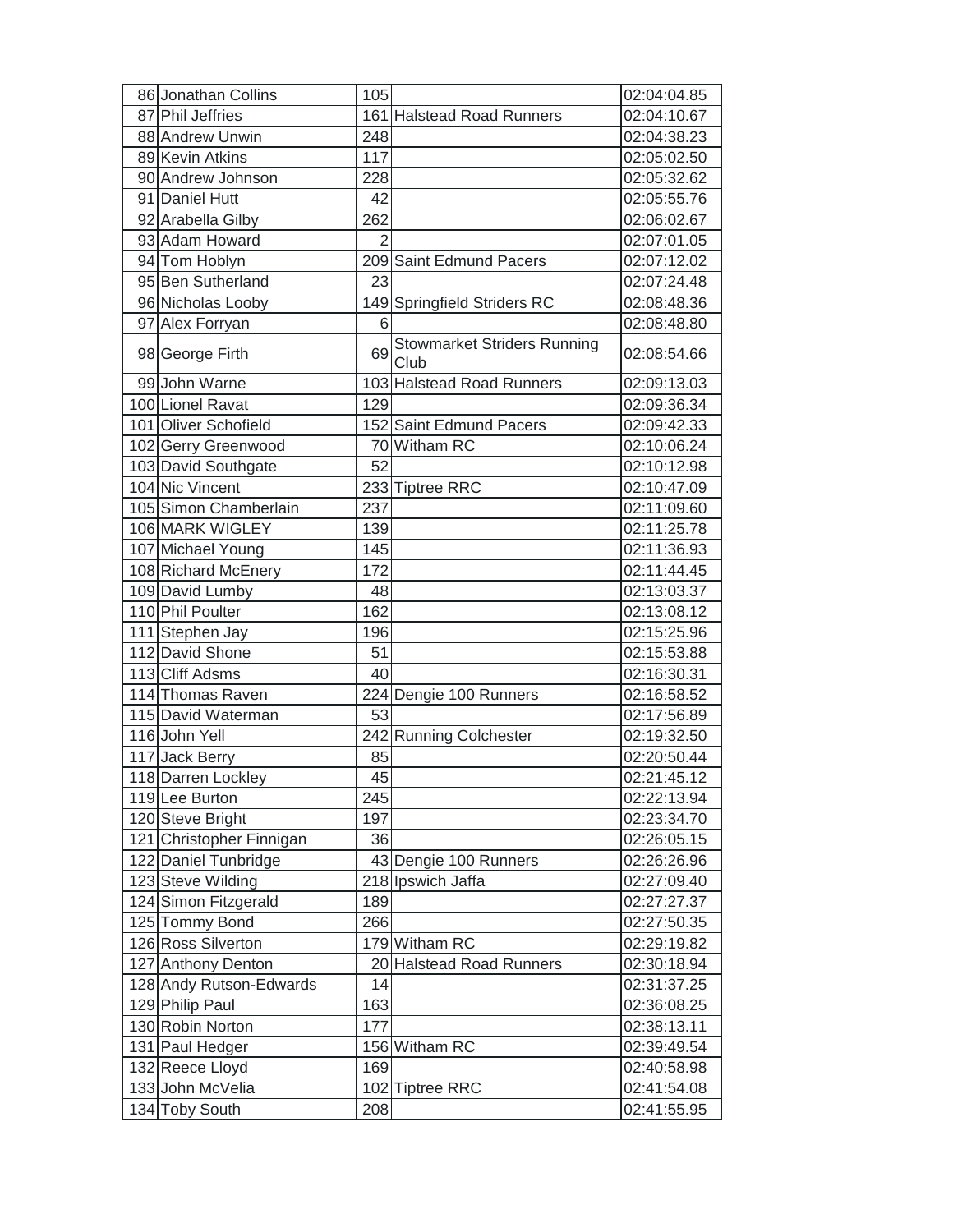| 135 Mark Maynard      | 137 |                     | 02:45:19.13 |
|-----------------------|-----|---------------------|-------------|
| 136 Ian Roberts       | 83  |                     | 02:46:49.03 |
| 137 Martin Court      | 140 |                     | 02:47:57.10 |
| 138 Alex Singleton    | 251 |                     | 02:49:24.48 |
| 139Tim PETKEN         | 206 |                     | 02:49:31.39 |
| 140 Gary Crowter      | 231 |                     | 02:57:01.42 |
| 141 Will Hedger       | 216 |                     | 03:00:22.18 |
| 142 Kristian Petrovic | 121 |                     | 03:05:16.30 |
| 143 Peter White       |     | 159 Reading Joggers | 03:21:08.91 |
| 144 Robert Hedger     | 175 |                     | 03:23:32.12 |

## **Momen's Overall <b>Running** | 13 Miles

|  | # Name                      |     | <b>Bib Team name</b>                        | <b>Final Result</b> |
|--|-----------------------------|-----|---------------------------------------------|---------------------|
|  |                             |     |                                             | (Chip)              |
|  | 1 Sarah Stradling           |     | 243 Colchester Harriers AC                  | 01:34:23.05         |
|  | 2 Joanna Woledge            |     | 100 Saint Edmund Pacers                     | 01:46:20.29         |
|  | 3 Jeffries Ella             |     | 271 GoodGym Race Team                       | 01:49:33.03         |
|  | 4 Jess Gooderham            |     | 97 Saint Edmund Pacers                      | 01:52:36.19         |
|  | 5 Louise Cracknell          | 235 |                                             | 01:53:54.70         |
|  | 6 Brigid Wallen             |     | 26 Witham RC                                | 01:53:57.87         |
|  | 7 Tracy Harrington          |     | 213 Tiptree RRC                             | 01:55:04.52         |
|  | 8 Sandra Webb               |     | 182 Saint Edmund Pacers                     | 01:56:20.30         |
|  | 9 Claire Snow               | 37  |                                             | 01:57:52.87         |
|  | 10 Mary Narey               | 141 | <b>Stowmarket Striders Running</b><br>Club  | 01:57:53.83         |
|  | 11 Ellena Farrow            | 257 | Cambridge and Coleridge                     | 01:58:09.34         |
|  | 12 Kate Dale                | 109 |                                             | 01:59:11.11         |
|  | 13 Ruth Bean                |     | 220 Team Fitmix                             | 01:59:27.89         |
|  | 14 Claire Splarn            | 38  |                                             | 01:59:43.63         |
|  | 15 Karis Grayburn           |     | 264 Runfit Essex                            | 02:00:11.71         |
|  | 16 Caroliena Cameron        |     | 29 Halstead Road Runners                    | 02:00:32.36         |
|  | 17 Simon Taylor             | 192 |                                             | 02:01:44.66         |
|  | 18 Jenny Richardson         |     | 270 Colchester Harriers AC                  | 02:03:17.06         |
|  | 19 Elisabeth Connor         |     | 58 Team Fitmix                              | 02:05:42.55         |
|  | 20 Hannah Bewick            |     | 74 Framlingham Flyers                       | 02:07:06.29         |
|  | 21 Amanda Martin            |     | 9 Saint Edmund Pacers                       | 02:07:13.20         |
|  | 22 Rosanna Holden           |     | 222 Jogging Made Easy                       | 02:08:42.32         |
|  | 23 Deborah Hitching         |     | 56 Springfield Striders RC                  | 02:08:48.04         |
|  | 24 Katy Leyland             | 114 |                                             | 02:08:52.22         |
|  | 25 Faye Sully               | 66  |                                             | 02:09:44.37         |
|  | 26 Holmes-Mallitt Stephanie | 78  | <b>Woodbridge Shufflers Running</b><br>Club | 02:09:48.15         |
|  | 27 Jo Bisset-Smith          |     | 99 Lowestoft Road Runners                   | 02:11:04.98         |
|  | 28 Kate Finch               |     | 246 Tiptree RRC                             | 02:11:07.79         |
|  | 29 J O'Connell              | 247 |                                             | 02:11:08.08         |
|  | 30 Amber Fox-Hammond        | 10  |                                             | 02:11:37.17         |
|  | 31 Emma Hollis              | 225 |                                             | 02:11:50.60         |
|  | 32 Madeleine Spence         | 134 |                                             | 02:11:54.21         |
|  | 33 Laura Markwardt          | 124 |                                             | 02:12:18.47         |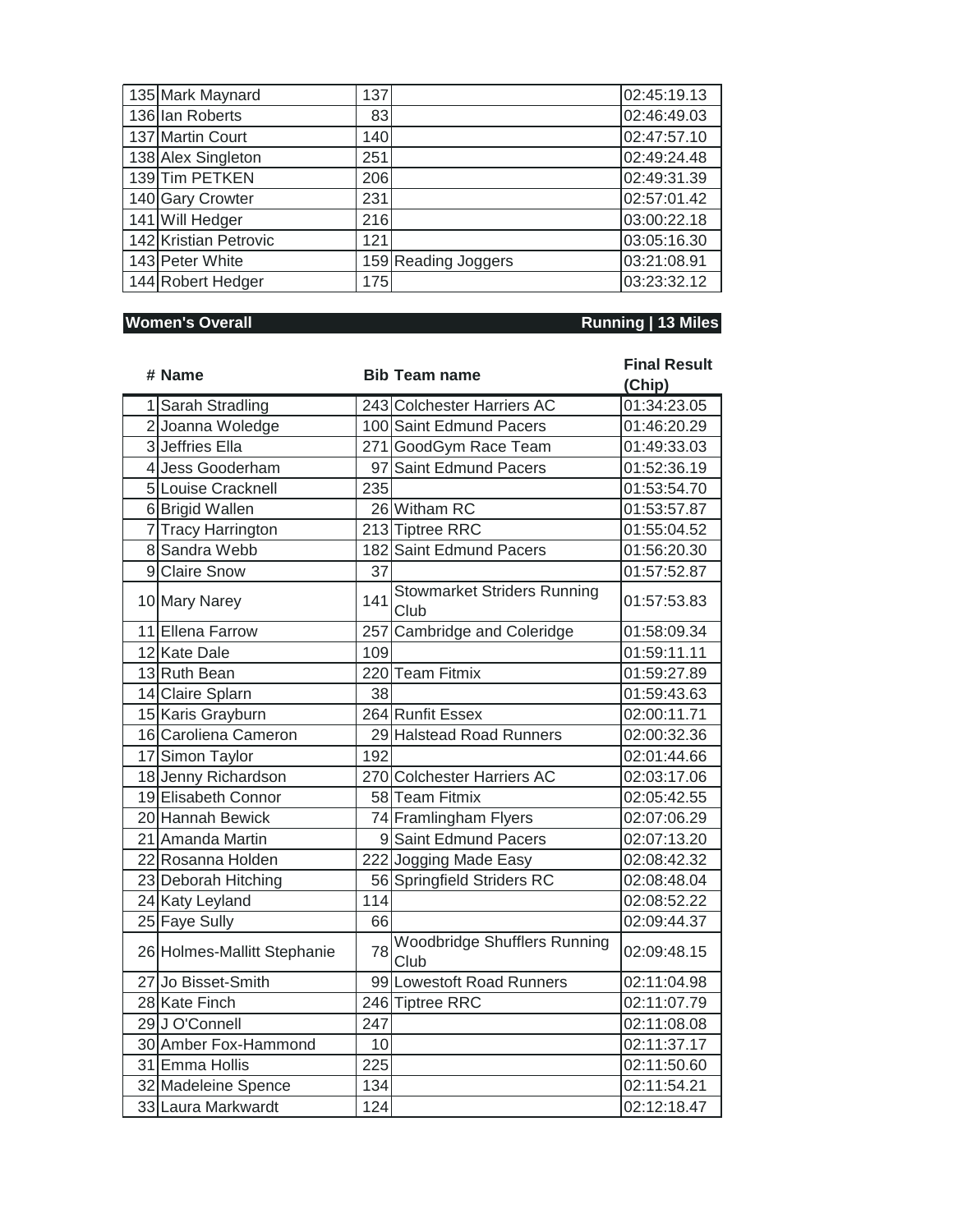| 34 Charlotte Monks           |     | 30 Team Fitmix                             | 02:13:57.13 |
|------------------------------|-----|--------------------------------------------|-------------|
| 35 Carina Taylor             |     | 244 Witham Running Club                    | 02:14:08.72 |
| 36 Shelly Bennett            |     | 187 Braintree & District AC                | 02:14:09.35 |
| 37 Tamsin Ward               | 203 |                                            | 02:14:39.75 |
| 38 Hannah Grinham            | 75  |                                            | 02:15:51.77 |
| 39 Anna Young                |     | 18 Harwich Runners                         | 02:17:19.23 |
| 40 Lottie Armitage           | 132 |                                            | 02:17:21.86 |
| 41 Louise Goddard            | 133 | <b>Stowmarket Striders Running</b><br>Club | 02:17:46.16 |
| 42 Elizabeth Heard           | 59  |                                            | 02:18:44.25 |
| 43 Alison Vincent            |     | 234 Tiptree RRC                            | 02:19:13.83 |
| 44 Dot Salmon                | 57  |                                            | 02:20:26.85 |
| 45 Lorraine Baker            |     | 255 Tiptree RRC                            | 02:21:23.11 |
| 46 Stacy Hember              |     | 193 Tiptree RRC                            | 02:21:25.47 |
| 47 Katie Cresswell-Maynard   | 111 |                                            | 02:22:48.03 |
| 48 Emma Cresswell-Maynard    | 61  |                                            | 02:22:48.27 |
| 49 Joanna Blyth              |     | 217 Felixstowe Road Runners                | 02:22:57.89 |
| 50 Sue Archer                |     | 236 Tiptree RRC                            | 02:23:06.01 |
| 51 Sharmeela Harris          | 185 |                                            | 02:26:06.08 |
| 52 Hayley Harper             |     | 76 Ipswich Jaffa RC                        | 02:27:09.30 |
| 53 Barbara Alexander         |     | 239 Little Baddow Ridge Runners            | 02:27:18.04 |
| 54 Paula Tilling             |     | 241 Little Baddow Ridge Runners            | 02:27:18.26 |
| 55 Nicky Santomauro          | 232 |                                            | 02:27:58.68 |
| 56 Fay Smalls                |     | 65 Colchester Harriers AC                  | 02:28:26.93 |
| 57 Leslie Plaisted C/o Smith | 127 |                                            | 02:28:28.80 |
| 58 Emily De Orfe             |     | 60 Dengie 100 Runners                      | 02:28:47.78 |
| 59 Pip Harrington            |     | 166 Thrift Green Trotters                  | 02:29:59.37 |
| 60 Rachel Pearsons           |     | 167 Witham RC                              | 02:31:55.99 |
| 61 Lisa Clark                |     | 130 Halstead Road Runners                  | 02:33:26.02 |
| 62 Kate Hearn                | 110 |                                            | 02:34:23.53 |
| 63 Emma Delea                | 62  |                                            | 02:34:24.64 |
| 64 Rebecca McVelia           |     | 227 Tiptree RRC                            | 02:41:52.67 |
| 65 Katie Finbow              | 112 |                                            | 02:41:56.37 |
| 66 Sasha Rush                |     | 184 Witham RC                              | 02:43:14.64 |
| 67 Gill Bates                |     | 269 Eye Community Runners                  | 02:43:59.96 |
| 68 Suzanne Heath             |     | 202 Ipswich Jaffa RC                       | 02:44:22.89 |
| 69 Jean Freeman              | 95  |                                            | 02:46:49.24 |
| 70 Jacquelyn Cobbold         |     | 86 Hadleigh Hares AC                       | 02:53:42.14 |
| 71 Karen Hedger              | 108 |                                            | 03:00:24.43 |
| 72 Phoebe Lambert            | 165 |                                            | 03:13:30.54 |
| 73 Janette Lambert           | 93  |                                            | 03:13:34.28 |
| 74 Sarah Atkin               | 183 |                                            | 03:34:10.28 |

### **M20- Running | 13 Miles**

| # Name            | <b>Bib Team name</b> | <b>Final Result</b><br>(Chip) |
|-------------------|----------------------|-------------------------------|
| 1 Benjamin Splarn | 24                   | 101:53:35.68                  |
| 2 Adam Burgess    | 258                  | 02:00:19.95                   |
| 3 Jack Berry      | 85                   | 02:20:50.44                   |